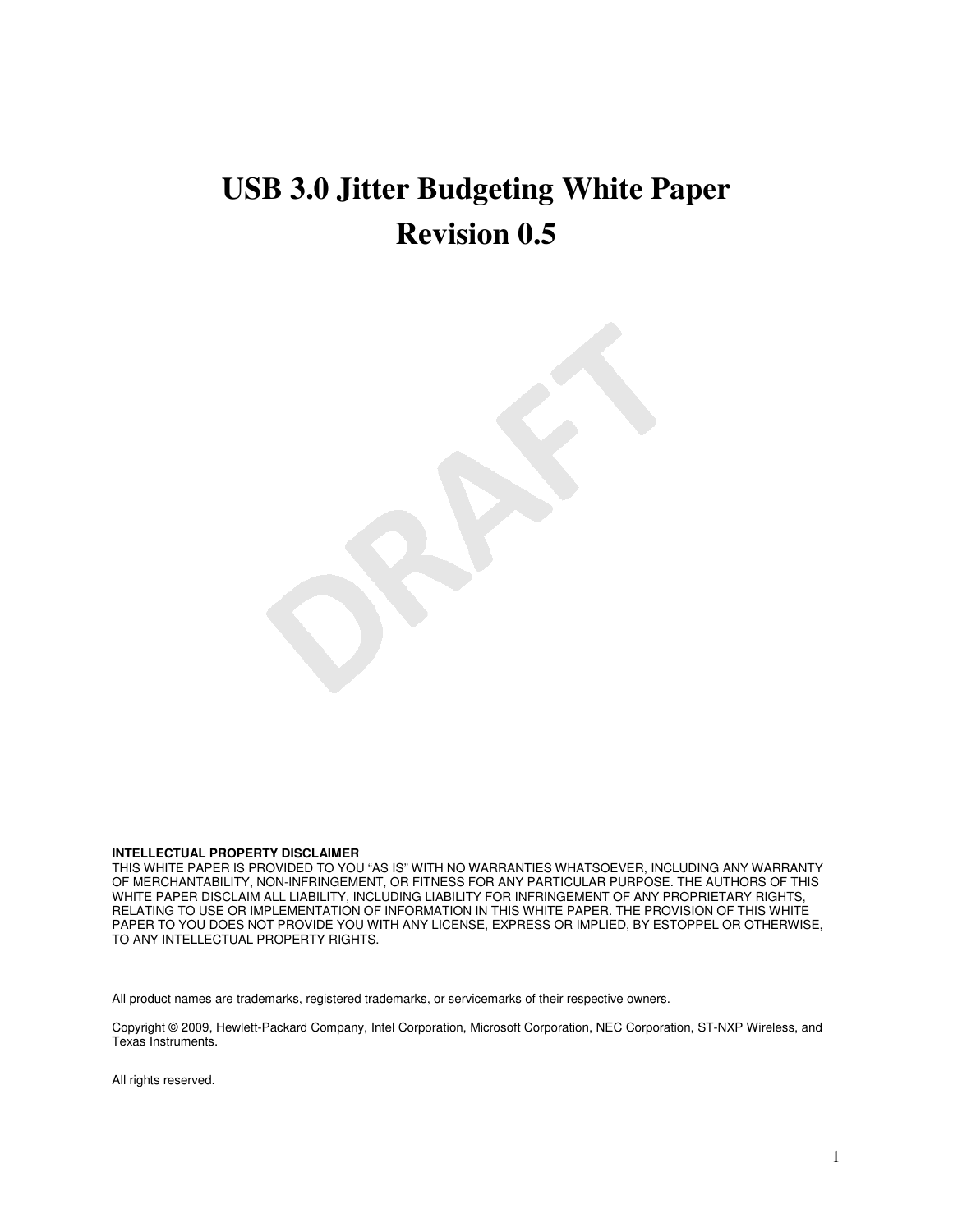#### *Abstract*

This document describes the methodology used to create the jitter budget for 5 Gb/s operation. The dual Dirac jitter model is introduced and the application of the model to the data channel is demonstrated. The effects of data scrambling on the channel jitter probability distribution is shown, and then is used to modify the channel jitter model by adding a random jitter component to the model. The system bit error ratio (BER) and jitter benefit of scrambling is demonstrated for USB SuperSpeed operation.

#### *Introduction*

The physical layer section (chapter 6) of the USB 3.0 specification defines the system jitter budget for SuperSpeed operation at 5 Gb/s. [1] This document describes the methodology used to create the budget, and shows how we use our knowledge of the characteristics of the jitter distribution of a channel over which scrambled data is transmitted to improve the performance of the system. We start by describing the system jitter model, the Dual Dirac model. We then show how the model applies to a typical high speed link. We then demonstrate how the jitter behavior of a data channel differs when carrying scrambled and non-scrambled data. Finally, we use our knowledge of the channel jitter behavior to modify the system jitter model in order to provide a more accurate jitter budget.

#### *System Jitter Model*

The jitter methodology for SuperSpeed USB follows the well known dual Dirac model. The model is described in more detail in references [2] and [3], so we offer a brief overview here. In the Dual Dirac model, the probability density function (PDF) of jitter for the system is described by equation (1)

$$
JT(t) = RJ(t) * DJ(t) = \int_{-\infty}^{\infty} \left[ \frac{1}{\sqrt{2\pi}\sigma_{kl}} e^{-\frac{t^2}{2\sigma_{kl}^2}} \right] \left[ \frac{t - DJ_{\delta\delta}}{2} + \frac{t + DJ_{\delta\delta}}{2} \right] dt
$$
 (1)

Where  $JT(t)$  is the total jitter PDF for the system

 $RJ(t)$  is the PDF for the random (Gaussian) jitter in the system

 $DJ(t)$  is the PDF for the deterministic (bounded) jitter in the system

 $\sigma_{RI}$  is the root-mean-square (RMS) value of the RJ

 $DJ_{\delta\delta}$  is the magnitude of the DJ when being described by a dual Dirac (delta) function

Essentially*, JT(t)* is the probability of having a jitter of magnitude *t*. The jitter is caused by both random (Gaussian) and deterministic (bounded) sources. The random jitter, RJ(t), is modeled by a normal distribution. The deterministic jitter, DJ(t), is modeled with a dual Dirac function, which as though it were distributed at the maximum values, as shown in Figure 1.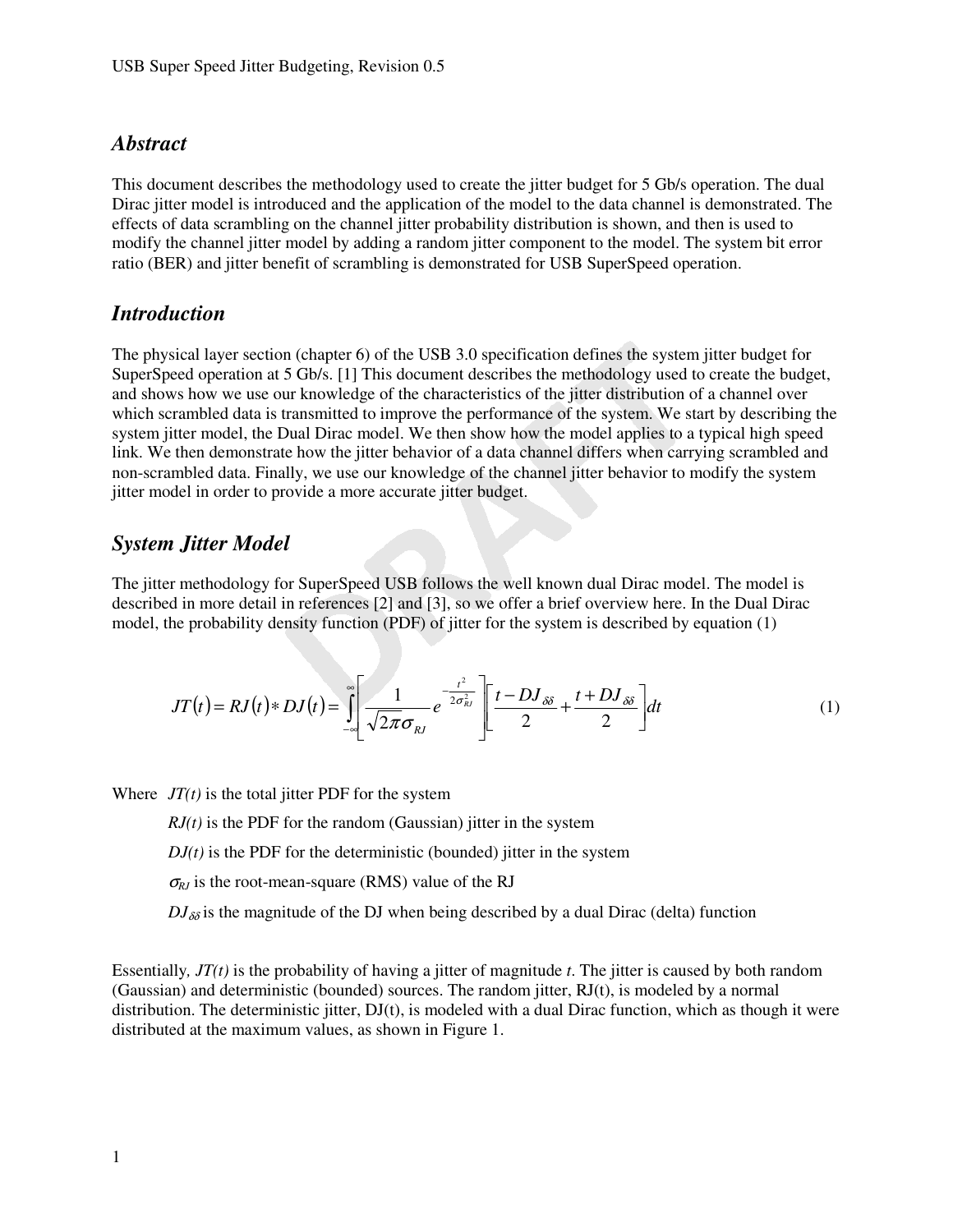

**Figure 1. Dual Dirac model for system jitter PDFs** 

As mentioned above, this model is widely used in the industry. One example is described in reference [2].

## *SuperSpeed Jitter Budget*

The jitter budget for USB SuperSpeed operation, taken from the USB 3.0 specification is shown in Table 1. The random jitter PDF for the system is constructed by convolving the individual random jitter PDFs. The RJ jitter sources are normally distributed with a zero mean. Since the individual PDFs are normally distributed with zero mean, the system RJ PDF will be, too. The expression for the system RJ PDF is

$$
RJ(t) = \frac{1}{\sqrt{2\pi}\sigma_{\text{System,rms}}}e^{-\frac{t^2}{2\sigma_{\text{System,rms}}^2}}
$$
(3)

where the RMS RJ for the system is

$$
\sigma_{\text{System,rms}} = \sqrt{\sigma_{\text{Tx,rms}}^2 + \sigma_{\text{Channel,rms}}^2 + \sigma_{\text{Rx,rms}}^2}
$$
(2)

The deterministic jitter for the system is constructed by convolving the individual DJ PDFs. In this case, the individual PDFs are modeled with the dual Dirac distribution

$$
DJ(t) = \frac{\delta\left(t - \frac{DJ_{\delta\delta}}{2}\right)}{2} + \frac{\delta\left(t + \frac{DJ_{\delta\delta}}{2}\right)}{2} \tag{4}
$$

where  $\delta(t)$  is Dirac's delta function,  $\delta(t)$  $\overline{\mathcal{L}}$ ∤  $\int$ = ≠ =  $1, t = 0$  $0, t \neq 0$ *t t*  $\delta(t)$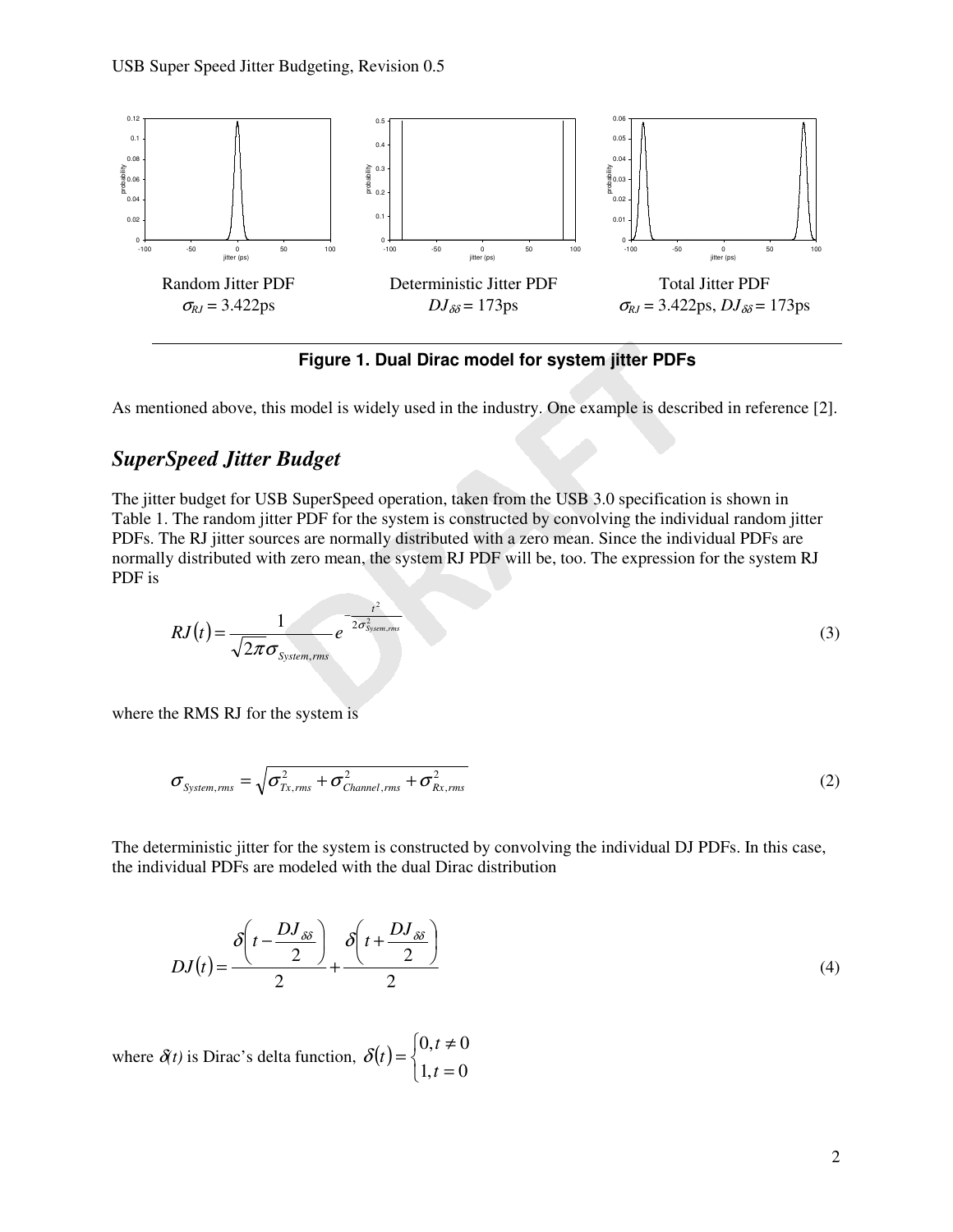Convolution of the individual PDFs is accomplished by adding the individual terms according the equation (5).

$$
DJ_{\delta\delta, System} = DJ_{\delta\delta, Tx} + DJ_{\delta\delta, Channel} + DJ_{\delta\delta, Rx}
$$
\n(5)

The budget in Table 1 was constructed using the method that we just described.

| Jitter component | $\mathrm{RJ}^{1,2}$ | $DJ^3$ | $TJ^4$ |
|------------------|---------------------|--------|--------|
| Transmitter      | 2.42                | 41     | 75     |
| Channel          | 2.13                | 45     | 75     |
| Receiver         | 2.42                | 57     | 91     |
| Total            | 4.03                | 143    | 200    |

**Table 1. SuperSpeed 5 Gb/s jitter budget** 

Notes:

1. RJ is the sigma value assuming a Gaussian distribution.

2. Rj Total is computed as the Root Sum Square of the individual Rj components.

3. Dj budget uses the Dual Dirac method.

4. Ti at a  $10^{-12}$  BER is calculated as  $14.068 \times$  RJ + DJ.

#### *Channel Jitter & Data Scrambling*

An unusual aspect of Table 1 is that it contains an entry for random jitter caused by the interconnect channel ( $\sigma_{channel}$  = 2.13 ps). Typically, jitter budgets for high speed links include only deterministic channel jitter (i.e. <sup>σ</sup>*channel* is zero). Channel is modeled using DJ only for two reasons. First, it is truly deterministic, being dependent upon the data pattern being transmitted on the signal of interest, as well as on nearby signals that are coupled to it. Second, the worst case jitter, being dependent on the data pattern, can occur with high probability if the worst case data pattern tends to be repetitive.

However, with scrambling the channel jitter PDF tends to look more like the dual Dirac model, as Figure 2 shows. The figure was obtained via simulation with a representative SuperSpeed channel. The extremes of the PDF look Gaussian in nature, though as Figure 2(b) shows, the distribution is clearly bounded. As a result, we conclude that it is valid to model the channel jitter using both a DJ and an RJ component.

In order to illustrate the benefit the approach, we construct an alternate jitter budget in which we model the channel jitter as being composed solely of DJ. The budget is summarized in Table 2 , and it shows that with the DJ-only channel jitter model we would end up with a total jitter of 221 ps. In other words, the traditional (DJ-only) approach costs us 21 ps of margin when compared to the DJ+RJ approach that we use with USB SuperSpeed. This is also illustrated in Figure 3.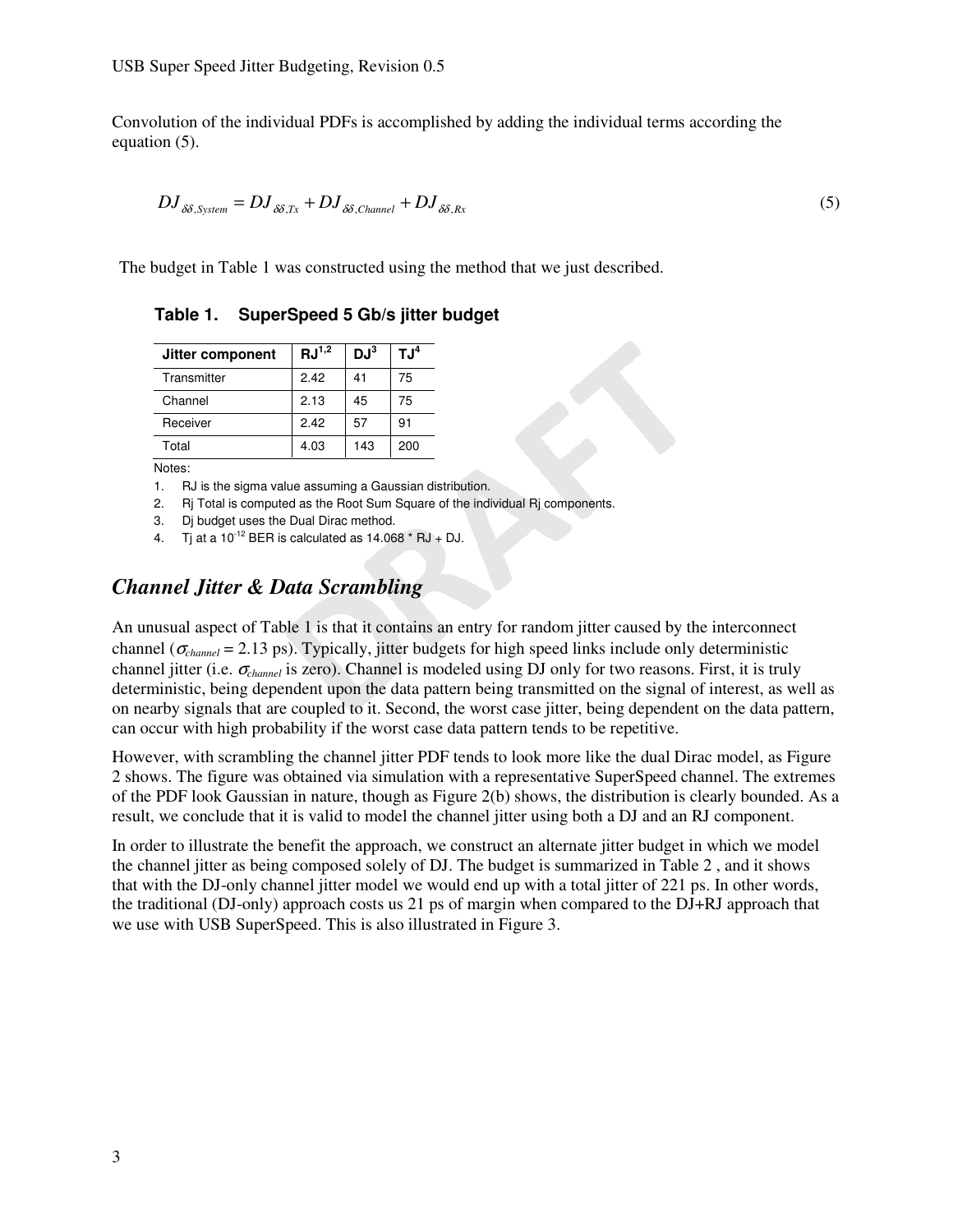

**Figure 2. Example USB channel jitter PDF** 

|  |  |  | Table 2. 5 Gb/s jitter budget w/ non-scrambled data assumptions |  |  |  |
|--|--|--|-----------------------------------------------------------------|--|--|--|
|--|--|--|-----------------------------------------------------------------|--|--|--|

| Jitter component | $\mathrm{RJ}^{1,2}$ | $DJ^3$ | $\mathsf{TJ}^4$ |
|------------------|---------------------|--------|-----------------|
| Transmitter      | 2.42                | 41     | 75              |
| Channel          |                     | 75     | 75              |
| Receiver         | 2.42                | 57     | 91              |
| Total            | 3.42                | 173    | 221             |

Notes:

1. RJ is the sigma value assuming a Gaussian distribution.

2. RJ Total is computed as the Root Sum Square of the individual Rj components.

3. DJ budget uses the Dual Dirac method.

4. TJ at a  $10^{-12}$  BER is calculated as  $14.068$  \* RJ + DJ.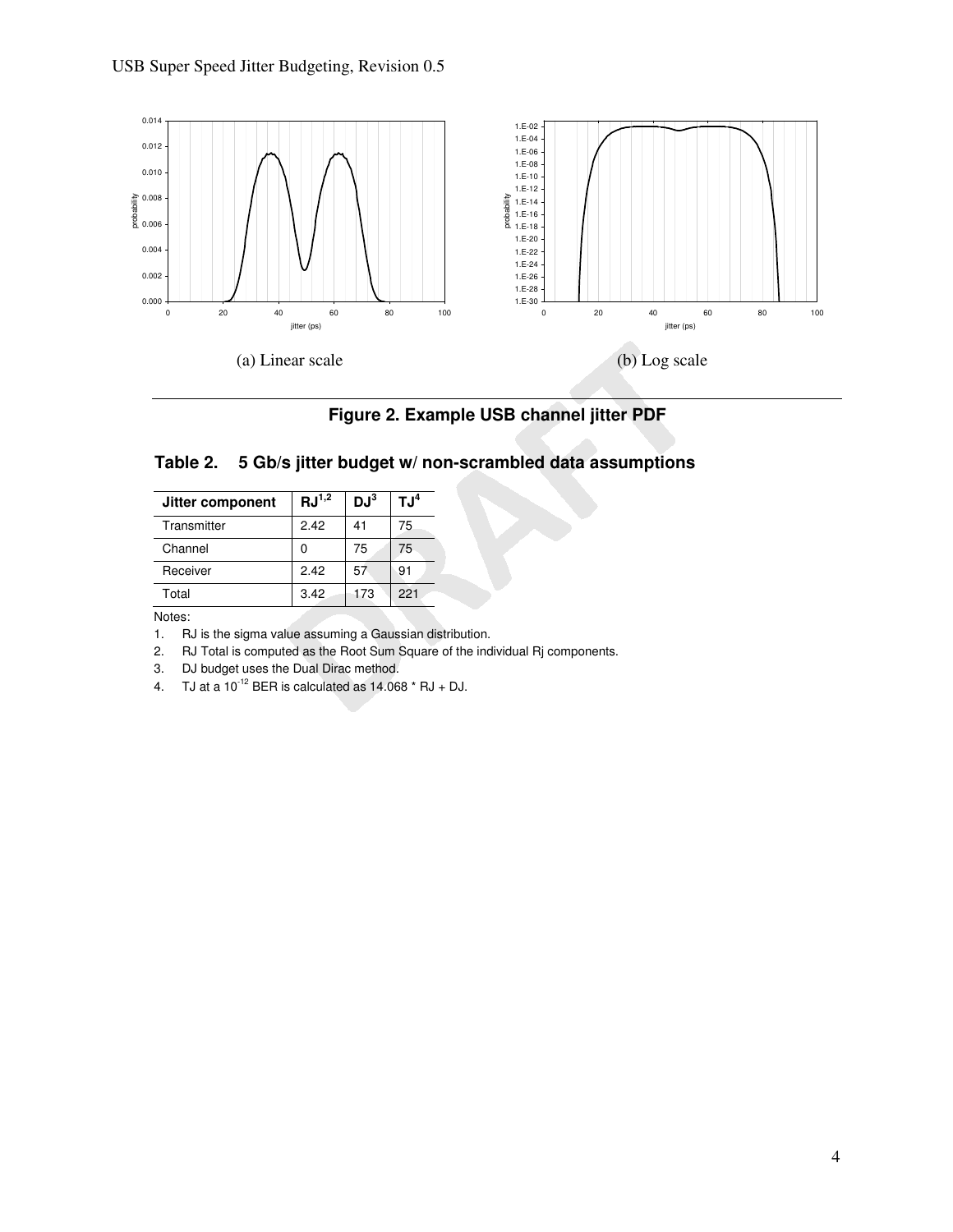

**Figure 3. Comparison of channel jitter PDFs** 

We could also look at the impact on bit error ratio. We calculate the BER for the leading and trailing edges of the data eye using equations (6) and (7). The BER "bathtub" plots for both cases are plotted in Figure 4. We can interpret the figure in two ways. First, we can see that the BER rate that we obtain using the budget in Table 2 is between  $10^{-4}$  and  $10^{-5}$ , which is far short of the target BER ( $10^{-12}$ ). On the other hand, the BER for the budget in Table 1 is projected to meet the target of  $10^{-12}$ .

The second way in which we can interpret the plot is to look at the margin at the target BER. From the plot, we see that the leading and trailing edge curves of the bathtub plot for the RJ+DJ case intersect at the target BER, from which we conclude that there is zero margin. The curves for the DJ only case show a margin deficit of 21ps. Either way of looking at the BER curves demonstrates the benefit of our SuperSpeed approach.

$$
BER_{lead}(t) = 0.5 \left[ erfc\left(\frac{t - \frac{DJ_{\delta\delta}}{2}}{\sqrt{2}\sigma_{RJ}}\right) + erfc\left(\frac{t + \frac{DJ_{\delta\delta}}{2}}{\sqrt{2}\sigma_{RJ}}\right) \right]
$$
(6)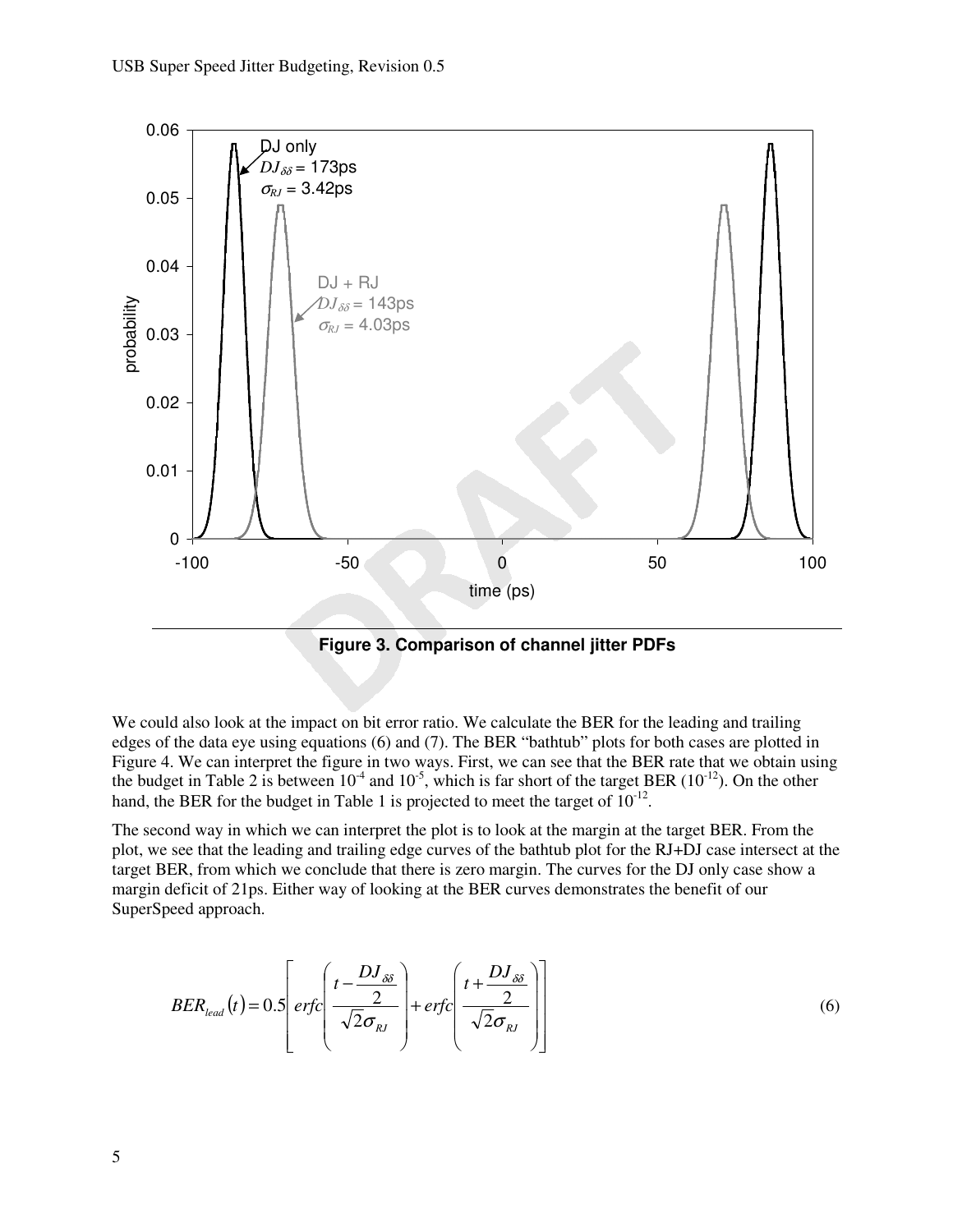USB Super Speed Jitter Budgeting, Revision 0.5

$$
BER_{\text{mail}}(t) = 0.5 \left[ \text{erfc}\left(\frac{UI - t - \frac{DJ_{\delta\delta}}{2}}{\sqrt{2}\sigma_{\text{RJ}}}\right) + \text{erfc}\left(\frac{UI - t + \frac{DJ_{\delta\delta}}{2}}{\sqrt{2}\sigma_{\text{RJ}}}\right) \right] \tag{7}
$$



**Figure 4. BER Comparison** 

### *Conclusion*

In this paper, we have described the jitter budgeting method used for SuperSpeed USB. Data scrambling allows us to model the channel jitter PDF as a true dual Dirac distribution, thereby improving the system jitter margin.

#### *Related Documents*

- *1. Universal Serial Bus 3.0 Specification, revision 1.0.*
- 2. *PCI Express™ Jitter and Bit Error Rates*, Revision 1.0, PCI-SIG, February 11, 2005.